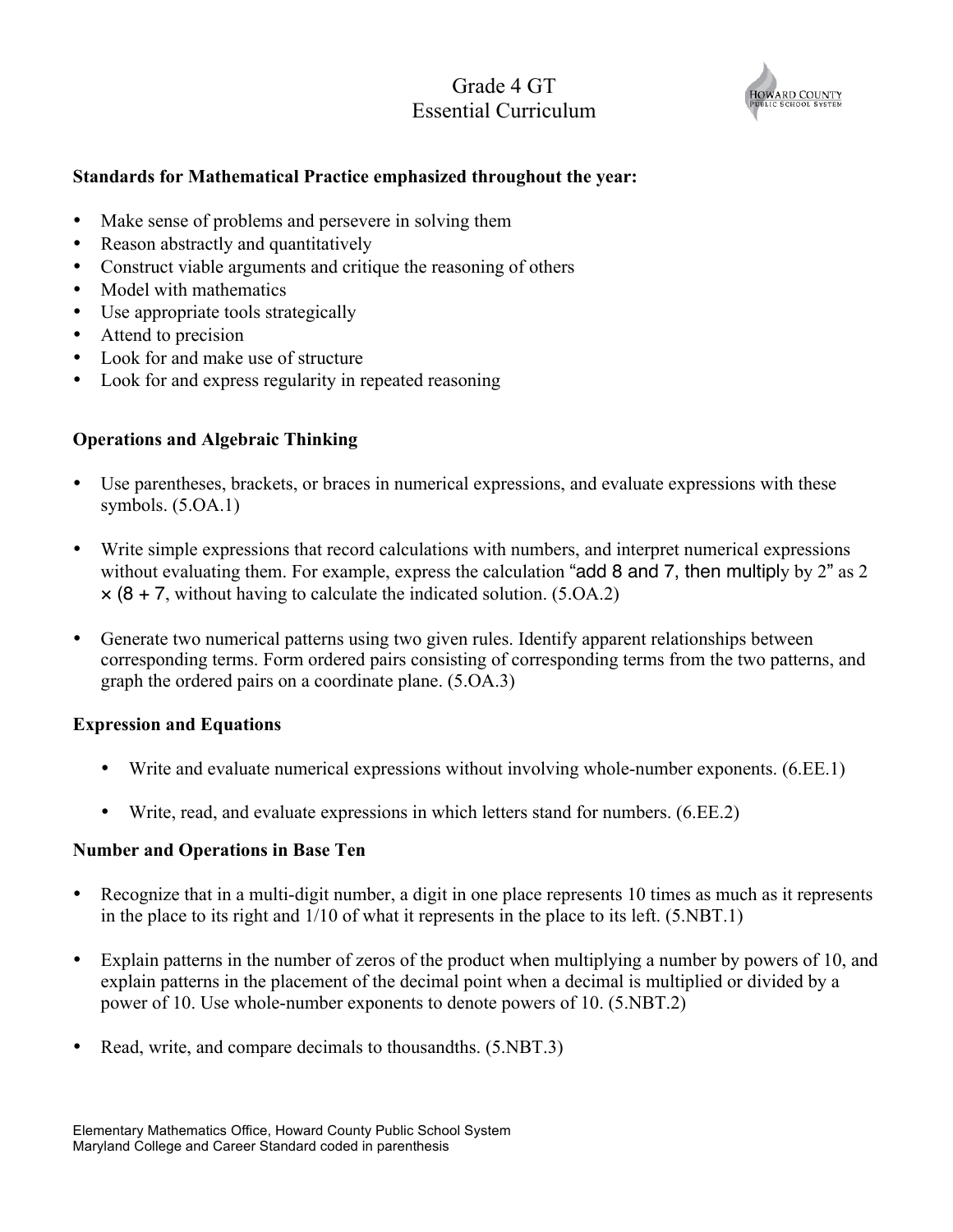- Use place value understanding to round decimals to any place. (5.NBT.4)
- Fluently multiply multi-digit whole numbers using the standard algorithm. (5.NBT.5)
- Find whole-number quotients of whole numbers with up to four-digit dividends and two-digit divisors, using strategies based on place value, the properties of operations, and/or the relationship between multiplication and division. Illustrate and explain the calculation by using equations, rectangular arrays, and/or area models. (5.NBT.6)
- Add, subtract, multiply, and divide decimals to hundredths, using concrete models or drawings and strategies based on place value, properties of operations, and/or the relationship between addition and subtraction; relate the strategy to a written method and explain the reasoning used. (5.NBT.7)

# **Number and Operations – Fractions**

- Add and subtract fractions with unlike denominators (including mixed numbers) by replacing given fractions with equivalent fractions to produce a sum or difference of fractions with like denominators. (5.NF.1)
- Solve word problems involving addition and subtraction of fractions referring to the same whole, including cases of unlike denominators, e.g., by using visual fraction models or equations to represent the problem. Use benchmark fractions and number sense of fractions to estimate mentally and assess the reasonableness of answers. (5.NF.2)
- Interpret a fraction as division of the numerator by the denominator. Solve word problems involving division of whole numbers leading to answers in the form of fractions or mixed numbers by using visual fraction models or equations to represent the problem. (5.NF.3)
- Apply and extend previous understandings of multiplication to multiply a fraction or whole number by a fraction. (5.NF.4)
- Interpret multiplication as scaling (resizing), by comparing the size of a product to the size of one factor on the basis of the size of the other factor, without performing the indicated multiplication. Explain why multiplying a given number by a fraction greater than 1 results in a product greater than the given number and explaining why multiplying a given number by a fraction less than 1 results in a product smaller than the given number.  $(5.\text{NF}.5)$
- Solve real world problems involving multiplication of fractions and mixed numbers, e.g., by using visual fraction models or equations to represent the problem. (5.NF.6)
- Apply and extend previous understandings of division to divide unit fractions by whole numbers and whole numbers by unit fractions by creating story context and/or visual models/equations. (5.NF.7)

### **The Number System**

• Interpret and compute quotients of fractions, and solve word problems involving division of fractions by fractions, e.g., by using visual fraction models and equations to represent the problem. (6.NS.1)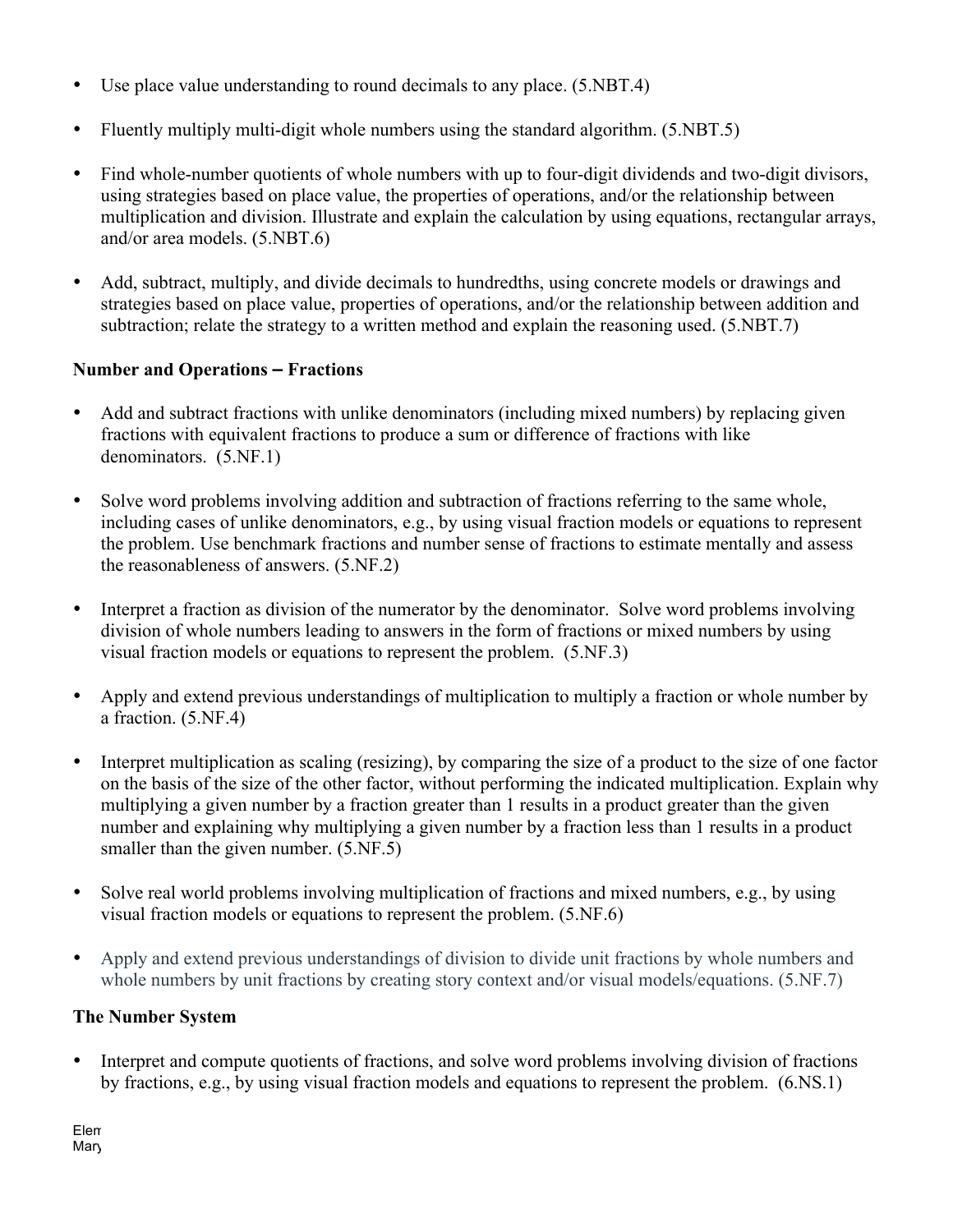- Fluently divide multi-digit numbers using the standard algorithm.  $(6.NS.2)$
- Fluently add, subtract, multiply, and divide multi-digit decimals using the standard algorithm for each operation. (6.NS.3)
- Find the greatest common factor of two whole numbers less than or equal to 100 and the least common multiple of two whole numbers less than or equal to 12. (6.NS.4)

# **Measurement and Data**

- Convert among different-sized standard measurement units within a given measurement system (e.g., convert 5 cm to 0.05 m), and use these conversions in solving multi-step, real world problems. (5.MD.1)
- Make a line plot to display a data set of measurements in fractions of a unit  $(1/2, 1/4, 1/8)$ . Use operations on fractions for this grade to solve problems involving information presented in line plots. (5.MD.2)
- Recognize volume as an attribute of solid figures and understand concepts of volume measurement. (5.MD.3)
- Measure volumes by counting unit cubes, using cubic cm, cubic in, cubic ft., and improvised units. (5.MD.4)
- Relate volume to the operations of multiplication and addition and solve real world and mathematical problems involving volume. (5.MD.5)

### **Geometry**

- Use a pair of perpendicular number lines, called axes, to define a coordinate system, with the intersection of the lines (the origin) arranged to coincide with the 0 on each line and a given point in the plane located by using an ordered pair of numbers, called its coordinates. Understand that the first number indicates how far to travel from the origin in the direction of one axis, and the second number indicates how far to travel in the direction of the second axis, with the convention that the names of the two axes and the coordinates correspond (e.g., x-axis and x-coordinate, y-axis and y-coordinate).  $(5.G.1)$
- Represent real world and mathematical problems by graphing points in the first quadrant of the coordinate plane, and interpret coordinate values of points in the context of the situation. (5.G.2)
- Understand that attributes belonging to a category of two- dimensional figures also belong to all subcategories of that category. For example, all rectangles have four right angles and squares are rectangles, so all squares have four right angles. (5.G.3)
- Classify two-dimensional figures in a hierarchy based on properties. (5.G.4)